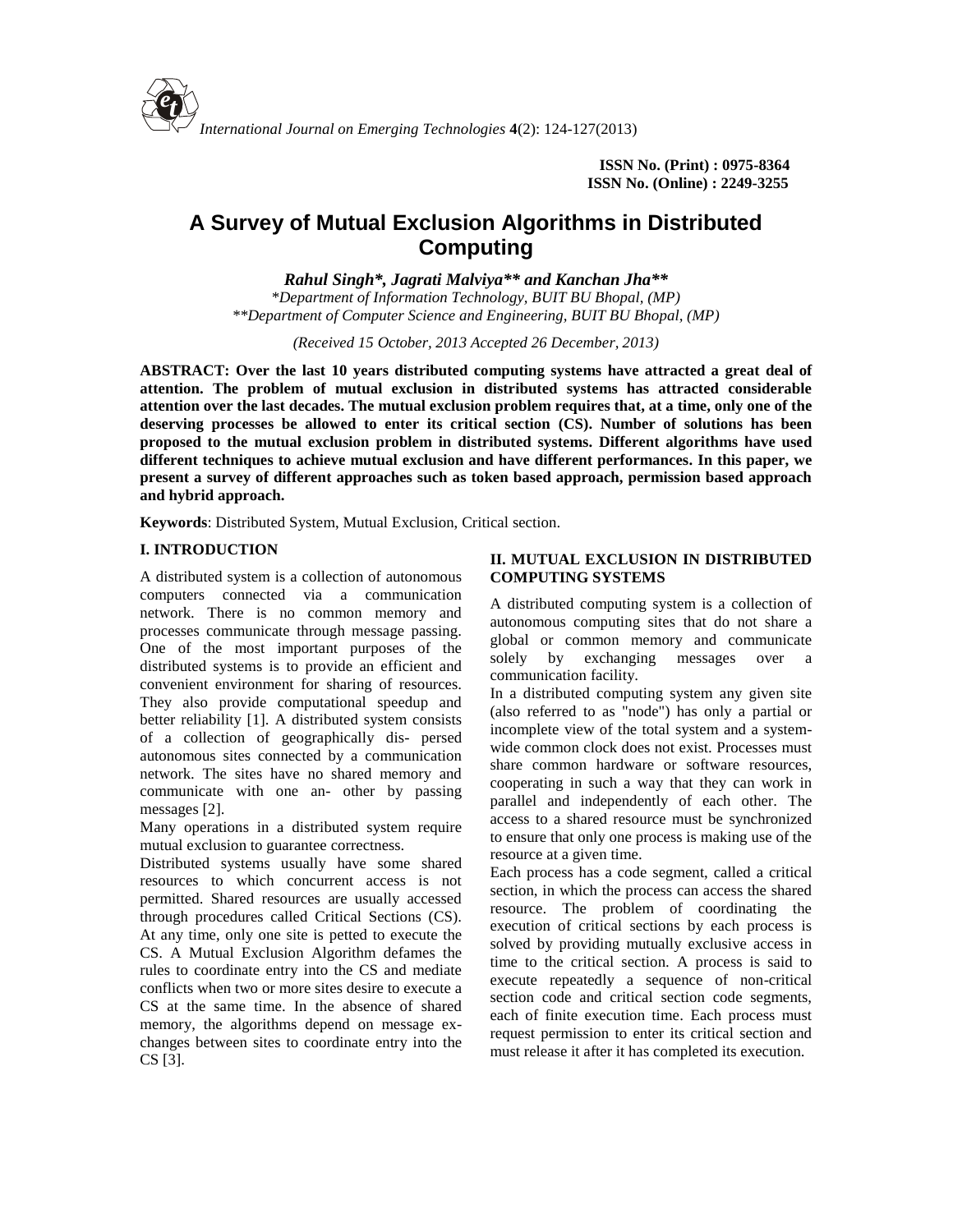A mutual exclusion algorithm must satisfy the following requirements:

1. At most one process can execute its critical section at a given time.

2. If no process is in its critical section, any process requesting to enter its critical section must be allowed to do so in finite time.

3. When competing processes concurrently request to enter their respective critical sections, the selection cannot be postponed indefinitely.

4. A requesting process can not be prevented by another one to enter its critical section within a finite delay.

To simplify, an algorithm must provide mutually exclusive access to a resource, ensure deadlock freedom, ensure starvation freedom, and must provide some fairness in the order that requests are granted.

Two approaches can be used to implement a mutual exclusion mechanism in a distributed computing system. In a centralized approach, one of the nodes functions as a central coordinator. Processes ask only the coordinator for permission to enter their critical section. Only when a requesting process receives permission from the coordinator can it proceed to enter its critical section.

The central coordinator is fully responsible for having all the information of the system and for granting permission to make use of a shared resource.

In a distributed approach, the decision making is distributed across the entire system and the solution to the mutual exclusion problem is far more complicated because of the difficulty to obtain a complete knowledge of the total system. This is due to the lack of a common shared memory, a common physical clock and because of unpredictable message delay.



**Fig 1:** Classification Tree for DME Algorithm.

## **III. BASIC APPROACHES FOR THE DESIGN OF DISTRIBUTED MUTUAL EXCLUSION ALGORITHMS**

Distributed mutual exclusion algorithms can be classified into two groups by a basic principle in their design. These two groups are token-based algorithms and permission-based algorithms. The basic principle for the design of a distributed mutual exclusion algorithm is the way in which the right to enter the critical section is formalized in the system.

### *A. The token-based approach*

In the token-based group the right to enter a critical section is materialized by a special object, namely a token. The token is unique in the whole system. Processes requesting to enter their critical section are allowed to do so when they possess the token. The token gives to a process the privilege of entering the critical section. A token is a special type of message. The singular existence of the token implies the enforcement of mutual exclusion. Only one process, the one holding the token, is allowed to enter to its critical section.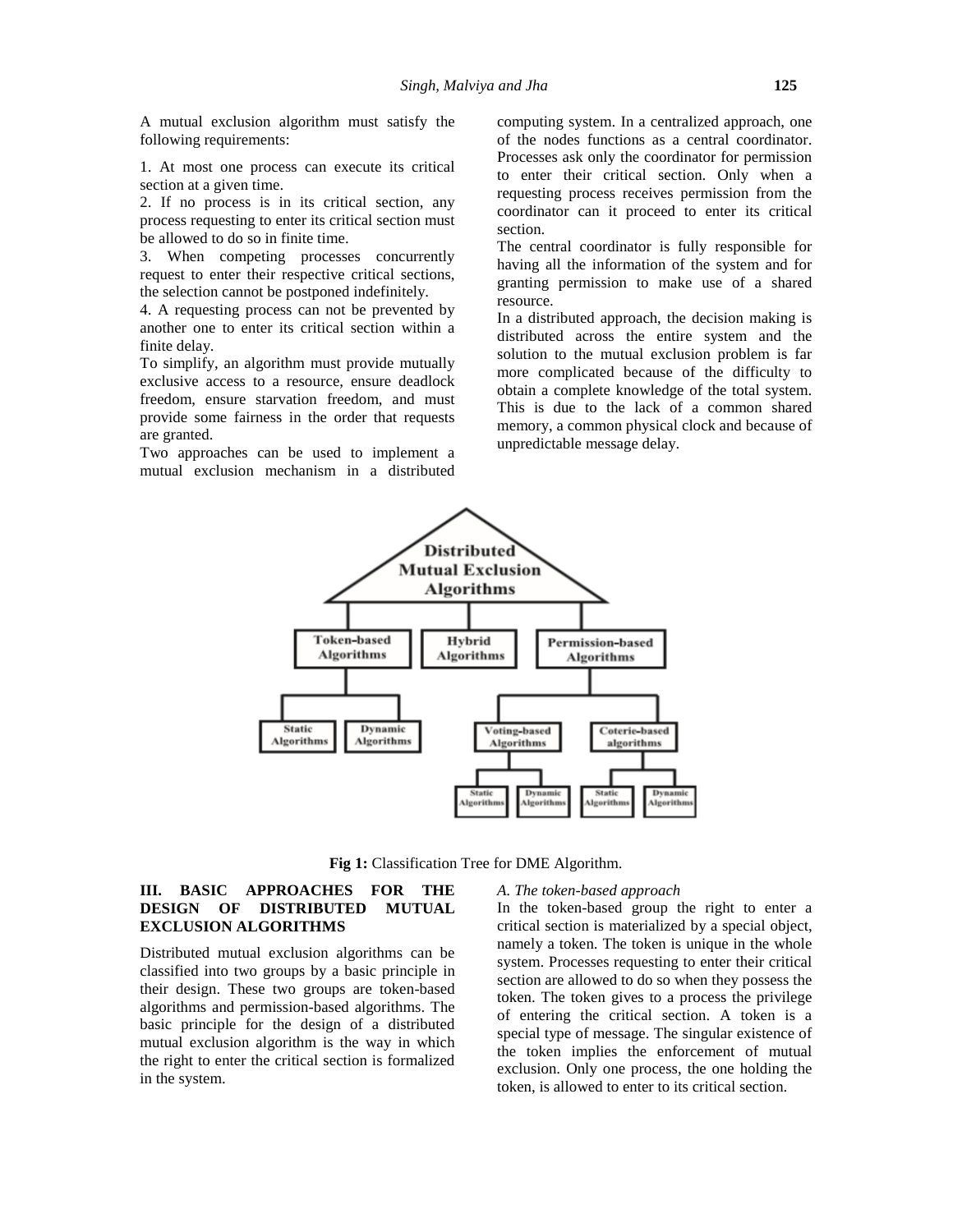At any given time the token must be possessed by one process at most. Granting the privilege to enter the critical section is performed by a single process, which is the current owner of the token. This process chooses the next token owner and sends it the token. A distinction has to be made between the mechanisms used to move the token among the processes in the system. If processes are logically organized in a direct ring structure, the token can travel around the ring from process to process to give them the right to enter the critical section. If a process receives the token and it is interested in the critical section (CS), it can proceed to its execution. After the process exits its CS the token is released to circulate again. On the other hand, if the process is not interested in its CS it just passes the token to the next node in the logical ring. If the ring is unidirectional, starvation freedom is ensured. Under light load this method has a high cost since the token message circulates even if no process wants to enter the CS, but it is very effective under high load.

Another method to move the token in the system is by asking for it when a process wants to enter its CS. A requesting process sends a request message to the token holder and waits for the token arrival. After completing the execution of its CS, the process holding the token chooses a requesting process and sends it the token. If no process wants to use the token, the token holder does not need to send the token away. Using this method a major concern is how to locate the token holder in order to minimize message exchanges originated by a requesting process.

The token-based approach is highly susceptible to the loss of the token, since this can induce a deadlock situation. Also, problems can occur with the existence of duplicated tokens. Complex token regeneration must be executed to ensure the uniqueness of the token.

## *B. The permission-based approach*

In the permission-based group the right to enter a critical section is formalized by receiving permission from a set of nodes in the system. A process wishing to enter its critical section asks the others to give it their permission to proceed; and then it waits until these permissions have arrived. A process enters its CS only after receiving permission from all nodes in a set.

Non-requesting processes send their permission to requesting ones. Each process may grant its permission to only one process at a time. A priority or an order of events has to be established between competing requesting processes so only one of

them receives permission from all other nodes in the set.

Only one process, the one that has received permission from all members of a given set of nodes, is allowed to enter the critical section. This enforces the requirement for mutual exclusion.

Granting the privilege to enter the critical section is performed by the set of nodes that send their permission to requesting processes. Conflicts are solved by a priority or an order of events mechanism.

The problem of finding a minimal number of nodes from which a process has to obtain permission to enter its CS has to be considered. This can be translated as to how many rights a process has to collect in order to proceed to the execution of the critical section. Many protocols have been developed to find a majority or quorum of processes from which rights have to be collected. The solution to this problem has a direct impact in the cost of messages exchanged per mutual exclusion invocation [4]..

#### *C. Hybrid Approach*

A hybrid approach to mutual exclusion is proposed to minimize both message traffic and time delay at the same time. A hybrid mutual exclusion algorithm using the release local sites first mode, the requesting group semantics, and the requesting sequence is found to be an efficient way to control the interaction.

## **IV. DESCRIPTION OF TOKEN-BASED ALGORITHMS**

In this algorithm, a completely different approach to achieving mutual exclusion in a distributed system is introduced. Here we have a specific network topology with no inherent ordering of the processes. In software, a logical ring is constructed in which each process is assigned a position in the ring. The ring position may allocate in numerical order of network addresses or some other means. It dose not matter what the ordering is. All that matter is that each process who is next in line after When the ring is initialized, process  $0$  is given a token. The token circulate around the ring. It is passed from process  $k$  to process  $k+1$ , in pointto-point messages. When a process acquires the token from its neighbor, it checks to see if it is attempting to enter a critical region. If so, the process enters the region, dose all the work it needs to, and leaves the region. After it has exited, it passes the token along the ring. It is not permitted to enter a second critical region using the same token.